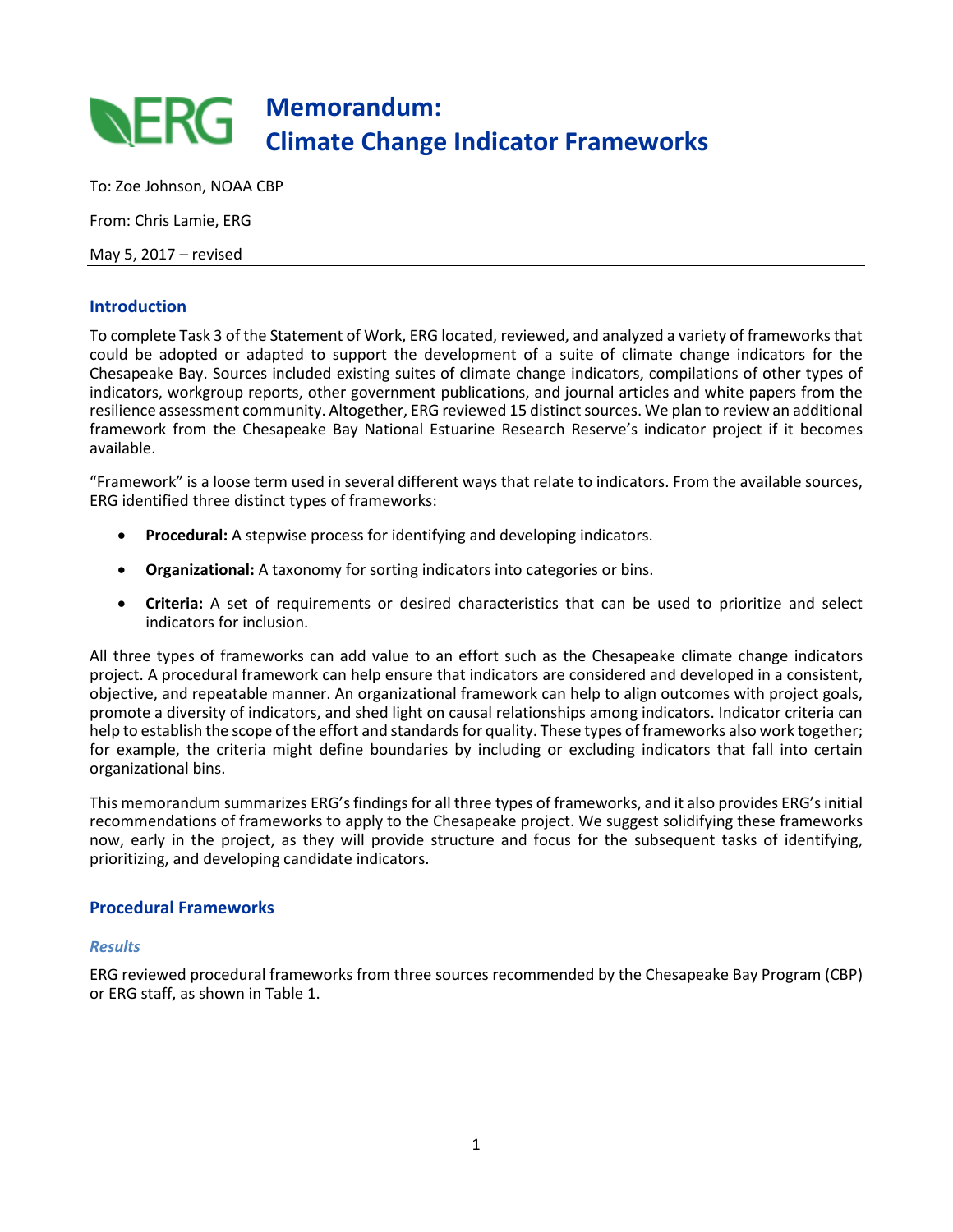### **Table 1: Examples of Procedural Frameworks**

| <b>Title</b>                                                                                                                                                                     | <b>Source</b>                                       | <b>Components</b>                                                                                                                                                                                                                                                                                                                                                                                                                                                                                                                                                                                                                                                                                                                                                                                                                                                                                                                                                                                                                                                                                                                                                                                                                                                                                                                                                                                                                                                                                                                                       |
|----------------------------------------------------------------------------------------------------------------------------------------------------------------------------------|-----------------------------------------------------|---------------------------------------------------------------------------------------------------------------------------------------------------------------------------------------------------------------------------------------------------------------------------------------------------------------------------------------------------------------------------------------------------------------------------------------------------------------------------------------------------------------------------------------------------------------------------------------------------------------------------------------------------------------------------------------------------------------------------------------------------------------------------------------------------------------------------------------------------------------------------------------------------------------------------------------------------------------------------------------------------------------------------------------------------------------------------------------------------------------------------------------------------------------------------------------------------------------------------------------------------------------------------------------------------------------------------------------------------------------------------------------------------------------------------------------------------------------------------------------------------------------------------------------------------------|
| <b>CBP Indicators</b><br>Framework                                                                                                                                               | <b>CBP Status</b><br>and Trends<br><b>Workgroup</b> | 1. Goal Implementation Team (GIT) Coordinator identifies and presents a<br>monitoring, tracking, or other need related to adaptively managing or<br>tracking progress toward the Chesapeake Bay Watershed Agreement to<br>the Status and Trends Workgroup. Note: The Status and Trends Workgroup<br>sits under STAR, and will have clear, defined criteria to help them maintain<br>the integrity of the Indicators Framework and the products derived from it.<br>2. Status and Trends Workgroup Coordinator works with GIT Coordinator to<br>identify metrics and indicator(s) to meet monitoring or tracking need.<br>3. Status and Trends Workgroup Coordinator informs Management Board<br>and Communications Workgroup of new metrics and indicator(s).<br>4. GIT Coordinator and Staffer (with assistance from STAR as needed) collate<br>and send monitoring and tracking data, analysis, and methods to Status<br>and Trends Workgroup Coordinator.<br>5. Status and Trends Workgroup Coordinator quality checks data, analysis,<br>and methods.<br>6. GIS Team uses data to create or update maps.<br>7. Web Content Specialist uses data, analysis and methods to create or<br>update web content.<br>8. Communications and Web Teams determine whether, when, and how to<br>promote indicator updates based on editorial calendar and newsworthy<br>nature of information. Note: An indicator update may be embargoed on a<br>case-by-case basis, but these cases are rare (with CBP erring on the side of<br>transparency and timeliness). |
| Chesapeake Bay<br><b>Report Card</b>                                                                                                                                             | <b>UMCES</b>                                        | 2013 report card describes five steps that were going to be used to develop a<br>climate resilience index:<br>1. Conceptualize.<br>2. Choose indicators.<br>3. Define thresholds.<br>4. Calculate scores.<br>5. Communicate results.                                                                                                                                                                                                                                                                                                                                                                                                                                                                                                                                                                                                                                                                                                                                                                                                                                                                                                                                                                                                                                                                                                                                                                                                                                                                                                                    |
| Aquatic Ecosystems,<br>Water Quality, and<br>Global Change:<br>Challenges of<br><b>Conducting Multi-</b><br><b>Stressor Global</b><br><b>Change Vulnerability</b><br>Assessments | <b>EPA</b>                                          | Stepwise process for developing vulnerability indicators:<br>1. Conduct literature search.<br>2. Identify indicators of water quality and aquatic ecosystem condition.<br>3. Delete duplicate indicators.<br>4. Classify indicators of vulnerability.<br>5. Assess data availability.<br>6. Create example maps.                                                                                                                                                                                                                                                                                                                                                                                                                                                                                                                                                                                                                                                                                                                                                                                                                                                                                                                                                                                                                                                                                                                                                                                                                                        |

### *Discussion*

ERG's logical recommendation here is to follow CBP's existing indicator development framework (row 1 of Table 1). Our work plan follows the steps outlined by CBP in the Statement of Work, and our efforts on this project will naturally integrate with the first seven steps of CBP's indicator development process.

## **Organizational Frameworks**

An organizational framework can help to align outcomes with project goals—in this case, addressing the climate resiliency goal and associated outcomes in the 2014 Chesapeake Bay Watershed Agreement: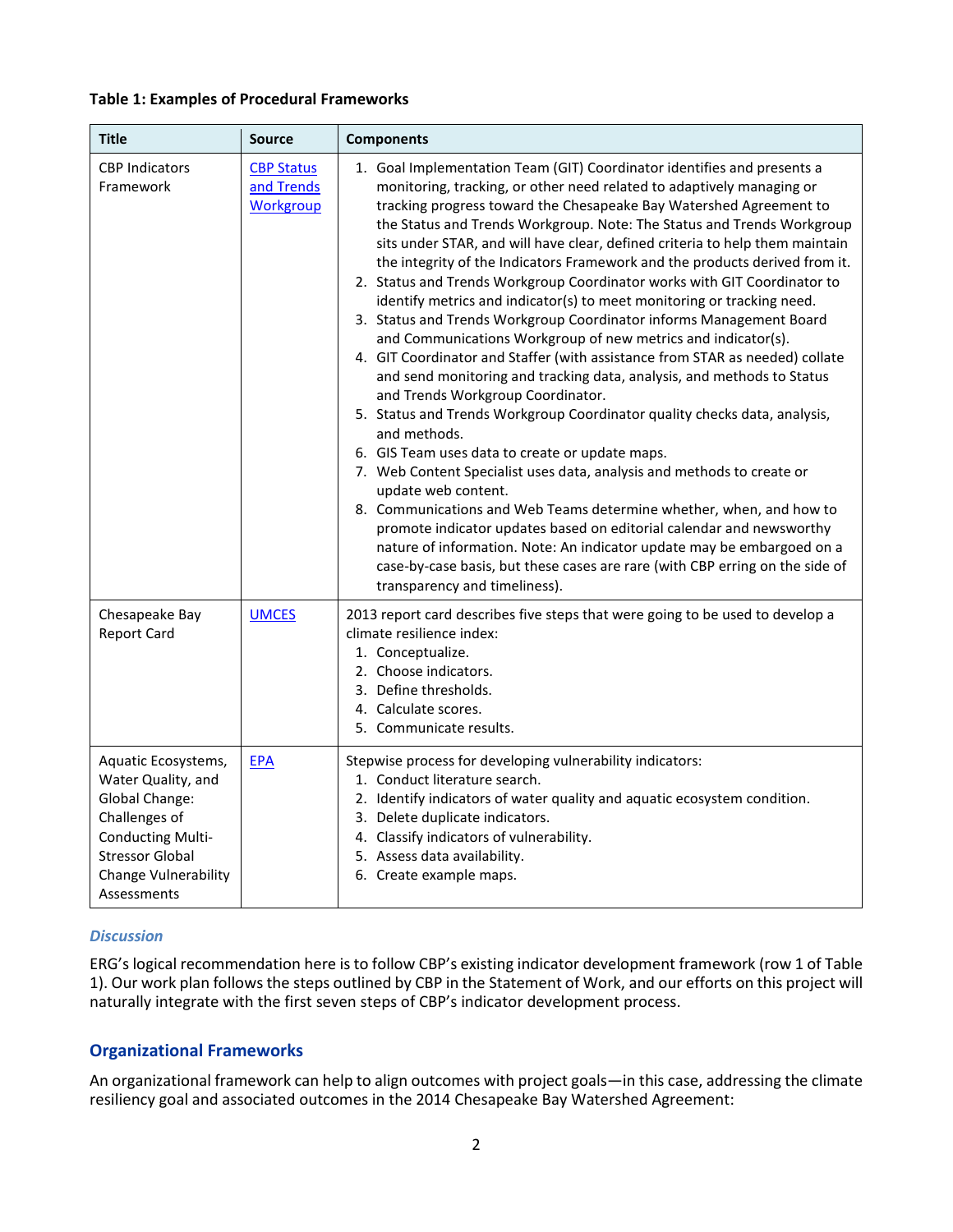**Goal:** Increase the resiliency of the Chesapeake Bay watershed, including its living resources, habitats, public infrastructure, and communities, to withstand adverse impacts from changing environmental and climate conditions.

**Monitoring and Assessment Outcome:** Continually monitor and assess the trends and likely impacts of changing climatic and sea level conditions on the Chesapeake Bay ecosystem, including the effectiveness of restoration and protection policies, programs, and projects.

**Adaptation Outcome:** Continually pursue, design, and construct restoration and protection projects to enhance the resiliency of Bay and aquatic ecosystems from the impacts of coastal erosion, coastal flooding, more intense and more frequent storms, and sea level rise.

Ultimately, we want to ensure that the indicators we select are relevant to CBP's mission.

## *Results*

ERG reviewed seven organizational frameworks from sources recommended by CBP or ERG staff, as shown in Table 2.

| <b>Title</b>                                                                                                            | <b>Source</b>                                              | <b>Components</b>                                                                                                                                                                                                                                                                                                                                                                                                            |
|-------------------------------------------------------------------------------------------------------------------------|------------------------------------------------------------|------------------------------------------------------------------------------------------------------------------------------------------------------------------------------------------------------------------------------------------------------------------------------------------------------------------------------------------------------------------------------------------------------------------------------|
| Indicator taxonomy<br>proposed by CBP                                                                                   | Statement of<br>Work for this<br>project                   | • Physical climate trends<br>• Ecological and societal response (i.e., impacts)<br>• Programmatic progress toward resilience                                                                                                                                                                                                                                                                                                 |
| <b>CBP Indicators Framework</b>                                                                                         | <b>CBP Status and</b><br><b>Trends</b><br><b>Workgroup</b> | • Influencing factor<br>• Output<br>• Performance                                                                                                                                                                                                                                                                                                                                                                            |
| Framework for<br><b>Implementing Climate</b><br>Change Restoration and<br>Adaptive Management for<br>the Chesapeake Bay | Provided by<br><b>CBP</b>                                  | • Institutional issues<br>• Drivers of change<br>• Monitoring change<br>• Impacts on restoration<br>• Adaptation strategies                                                                                                                                                                                                                                                                                                  |
| <b>DPSIR Framework</b>                                                                                                  | European<br>Environment<br>Agency                          | • Driving forces<br>• Pressure<br>$\bullet$ State<br>$\bullet$ Impact<br>• Response                                                                                                                                                                                                                                                                                                                                          |
| <b>Evaluating Urban Resilience</b><br>to Climate Change: A Multi-<br>Sector Approach (Final<br>Report)                  | <b>EPA</b>                                                 | The report illustrates a conceptual framework for determining the<br>type and breadth of indicators needed to assess a city's resilience<br>condition and evolution over time. It includes the concepts of<br>vulnerability, exposure, and hazards that present risks to urban<br>environments, as well as feedbacks and evidence of learning or<br>adapting over time. Indicators can be identified for each of these bins. |

### **Table 2: Examples of Organizational Frameworks**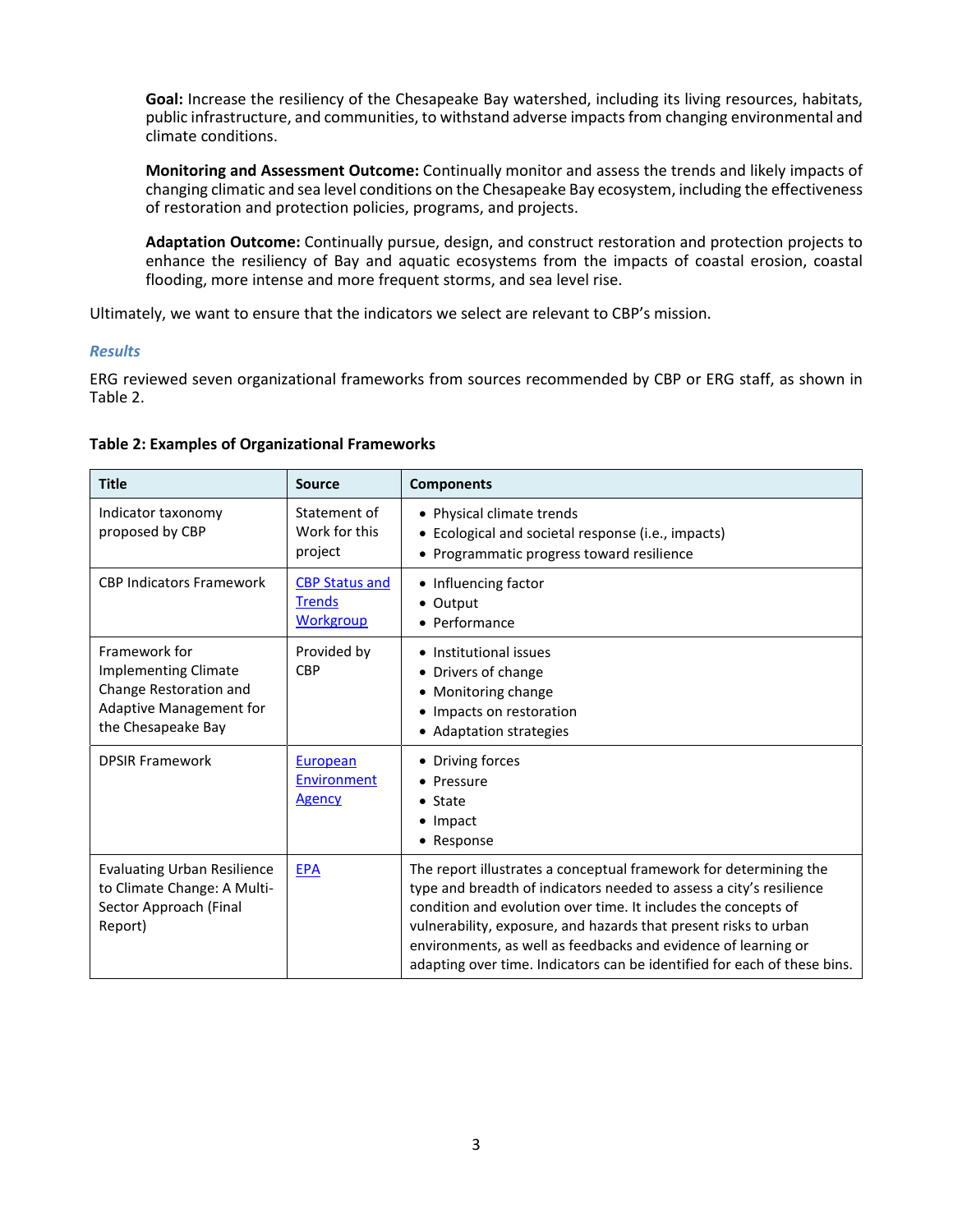| <b>Title</b>                                                                                                                                                | <b>Source</b>                                                       | <b>Components</b>                                                                                                                                                                                                                                                                              |
|-------------------------------------------------------------------------------------------------------------------------------------------------------------|---------------------------------------------------------------------|------------------------------------------------------------------------------------------------------------------------------------------------------------------------------------------------------------------------------------------------------------------------------------------------|
| Aquatic Ecosystems, Water<br>Quality, and Global Change:<br><b>Challenges of Conducting</b><br>Multi-Stressor Global<br>Change Vulnerability<br>Assessments | <b>EPA</b>                                                          | $10 \text{ bins}$ :<br>• Ecological<br>• Hydrological<br>• Chemical<br>• Land cover/use<br>• Socioeconomic<br>• Extreme weather events<br>$\bullet$ Air<br>$\bullet$ Soil<br>• Human populations<br>• Other                                                                                    |
| Resilience Engineering and<br>Indicators of Resilience                                                                                                      | International<br><b>Risk</b><br>Governance<br><b>Council (IRGC)</b> | The paper identifies several approaches that could help in classifying<br>indicators. Examples include:<br>• Resilience analysis grid (measure the ability to monitor, anticipate,<br>respond, and learn)<br>• Q4-balance framework (two dimensions: reactive-proactive and<br>economy-safety) |

## *Discussion*

Our logical choice here is to use a framework that CBP has already established, for consistency with other CBP indicator efforts. The three-part taxonomy in the Statement of Work (physical climate trends, ecological and societal response/impacts, and programmatic progress toward resilience) is most closely aligned with the Chesapeake Bay Agreement: trends and impacts support the "monitoring and assessment" outcome, while programmatic progress supports the "adaptation" outcome. The "Framework for Implementing Climate Change Restoration and Adaptive Management for the Chesapeake Bay" overlaps somewhat with the other two frameworks, but it seems more focused on restoration and management, and less directly connected to the scope of this project, so we will just focus on the first two options listed in Table 2.

Both of the three-part CBP taxonomies collectively cover the "SIR" portion of the widely used DPSIR framework, although not a precise one-for-one match. It is probably not necessary to adhere strictly to DPSIR for this project, as the CBP taxonomy relates more directly to the Chesapeake Bay Agreement, and thus it is closer to the purpose of this project. As discussed below, we suggest largely excluding "D" and "P" indicators from this compilation.

The last three options in Table 2 are less relevant to this project because they cover a narrower scope or a different climate change subtopic (e.g., urban resilience or ecological vulnerability).

## **Indicator Criteria**

Part of Task 3 involves establishing a detailed set of criteria to define what constitutes an ideal indicator. As described in our work plan, we aim to select criteria that will give CBP a set of indicators that are scientifically defensible, feasible to measure, and relevant to the target audience(s).

### *Results*

ERG reviewed criteria from seven sources recommended by CBP or ERG staff, as shown in Table 3.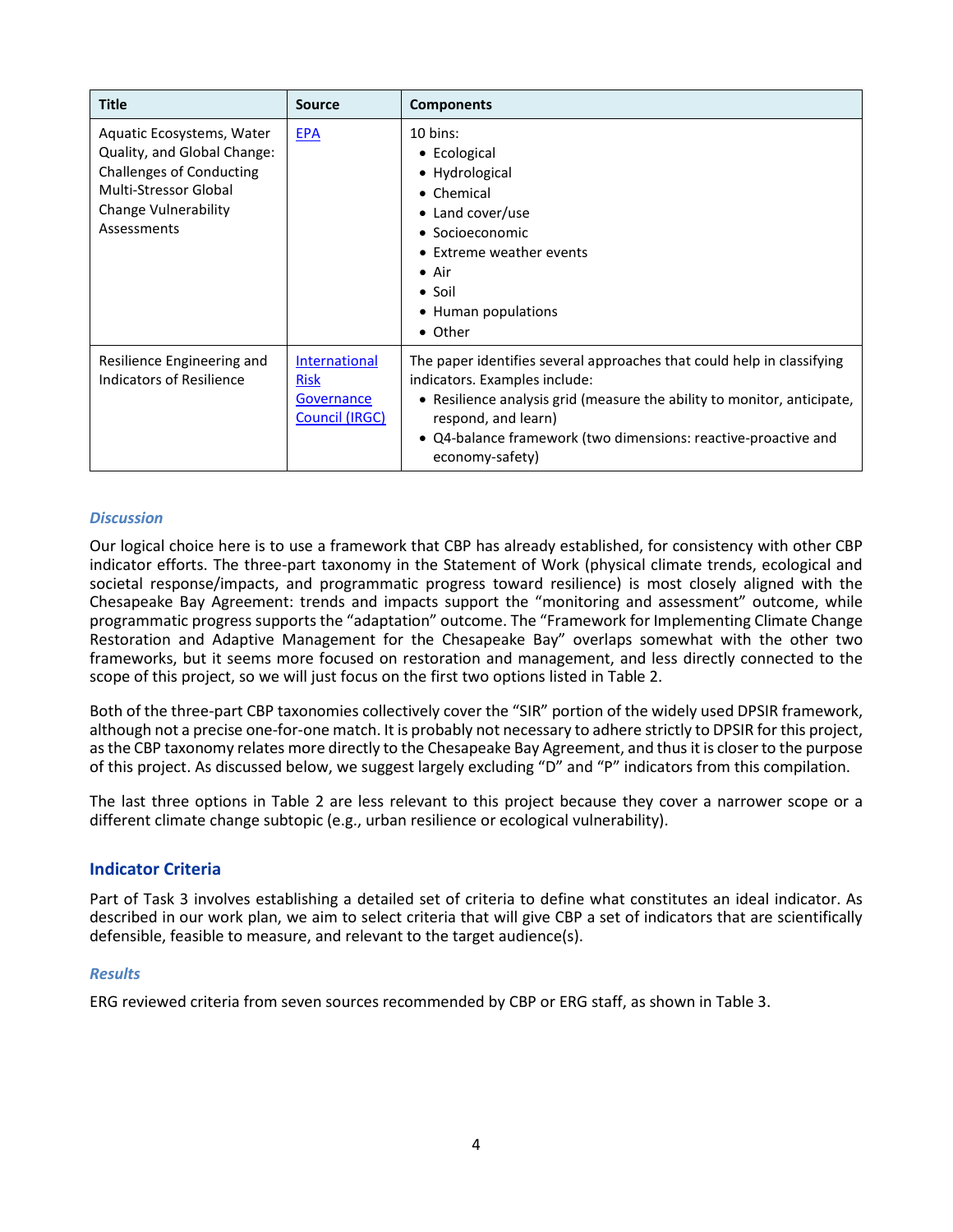# **Table 3: Examples of Indicator Criteria**

| <b>Title</b>                                                                                                                                                                 | <b>Source</b>                              | <b>Components</b>                                                                                                                                                                                                                                                                                                                                                                                                                                                                                                                                                                                                                                                          |
|------------------------------------------------------------------------------------------------------------------------------------------------------------------------------|--------------------------------------------|----------------------------------------------------------------------------------------------------------------------------------------------------------------------------------------------------------------------------------------------------------------------------------------------------------------------------------------------------------------------------------------------------------------------------------------------------------------------------------------------------------------------------------------------------------------------------------------------------------------------------------------------------------------------------|
| Climate Change<br>Indicators in the<br><b>United States</b>                                                                                                                  | <b>EPA</b>                                 | 10 criteria, divided into two tiers to guide the screening process:<br>Tier 1:<br>· Peer-reviewed data<br>• Feasible to construct<br>• Usefulness<br>• Understandable to the public<br>• Connection to climate change<br>Tier 2:<br>• Trends over time<br>• Actual observations<br>• Broad geographic coverage<br>• Uncertainty<br>• Transparent, reproducible, and objective                                                                                                                                                                                                                                                                                              |
| Climate Change<br>Indicators for the<br>Mid-Atlantic                                                                                                                         | <b>EPA Region</b><br>3; provided<br>by CBP | • Indicator informs important regional issues and addresses human or<br>natural systems.<br>• Indicator can be calculated broadly across the region.<br>• Indicator compliments existing information.<br>• There is a documented connection to climate change, or a relationship to<br>climate change can easily be explained.<br>• Data used in developing indicator are credible and have been peer-<br>reviewed.<br>• Sources of uncertainty are known and understood.<br>• The data and methods used in developing the indicator are transparent,<br>reproducible, and objective.<br>• The indicator provides a clear and understandable depiction of<br>observations. |
| Guidance on<br><b>Information Quality</b><br>Assurance to<br>Chapter Authors of<br>the [Third] National<br><b>Climate Assessment</b>                                         | <b>USGCRP</b>                              | • Utility: Is the particular source important to your chapter?<br>• Transparency and traceability: Are source materials identifiable and<br>available?<br>• Objectivity: Why and how were the source materials created? (accuracy,<br>reliability, bias)<br>• Information integrity and security: Will the source materials remain<br>reasonably protected and intact?                                                                                                                                                                                                                                                                                                     |
| Aquatic Ecosystems,<br>Water Quality, and<br>Global Change:<br>Challenges of<br><b>Conducting Multi-</b><br><b>Stressor Global</b><br>Change<br>Vulnerability<br>Assessments | <b>EPA</b>                                 | Initial data quality criteria were borrowed from the Report on the Environment<br>(ROE) (see below). Next, the list was narrowed to indicators of vulnerability:<br>those that "could measure the degree to which the resource being considered<br>(e.g., watershed, ecosystem, human population) is susceptible to, and unable<br>to cope with, adverse effects of externally forced change."                                                                                                                                                                                                                                                                             |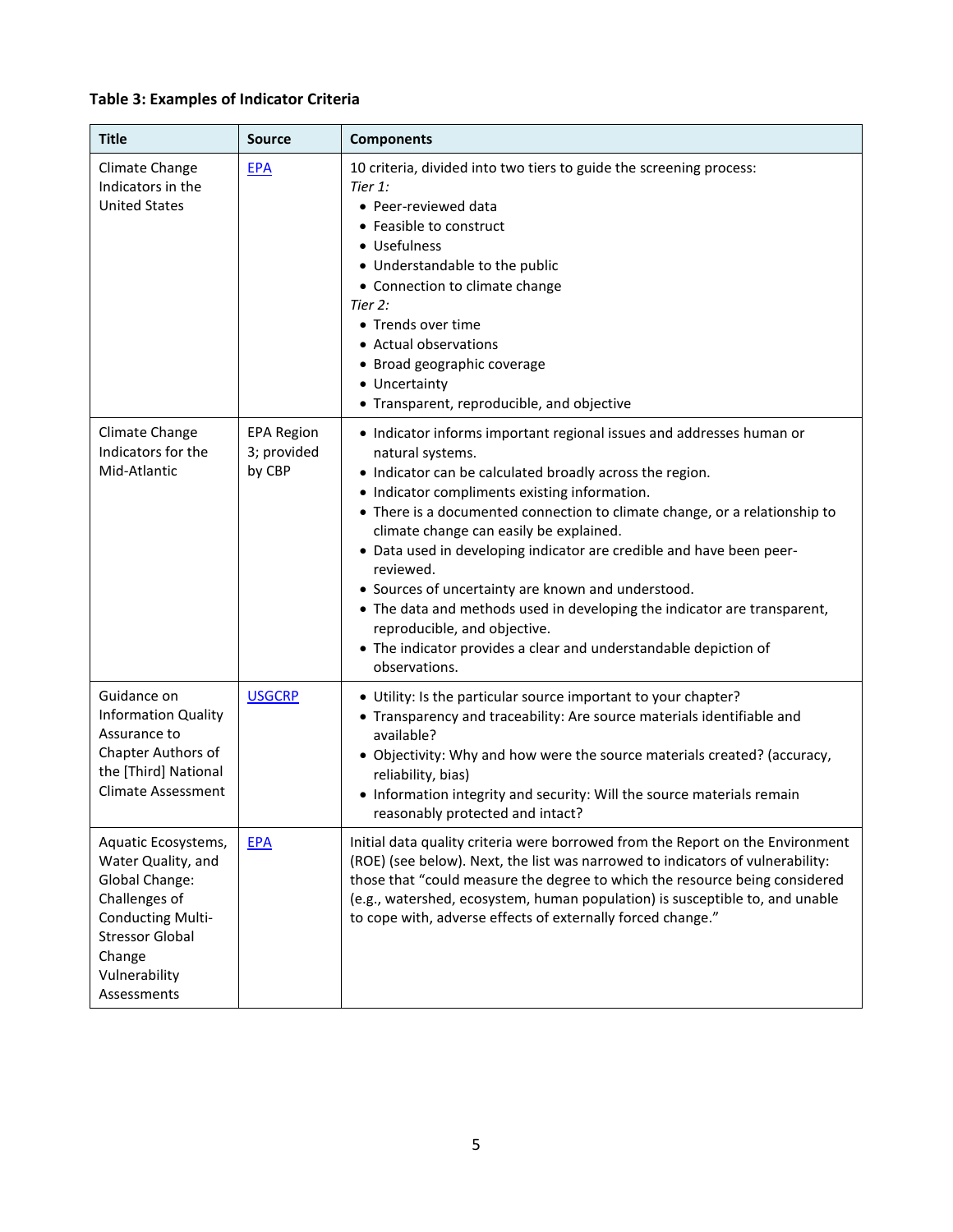| <b>Title</b>                                                                                                                                                                                                                                                                                                  | <b>Source</b>                                                                                                                                                                                                                                                                                                                                                                                                                                                                                                                                                                                                                                                                                                                   | <b>Components</b>                                                                                                                                                                                                                                                                                                                                                                                                                                                                                                                                                                                                                                                                                                                                                                                                                                                                                                                                                                                                                                                                                                                                                                                                                                                                                                                                                                                                                                                      |
|---------------------------------------------------------------------------------------------------------------------------------------------------------------------------------------------------------------------------------------------------------------------------------------------------------------|---------------------------------------------------------------------------------------------------------------------------------------------------------------------------------------------------------------------------------------------------------------------------------------------------------------------------------------------------------------------------------------------------------------------------------------------------------------------------------------------------------------------------------------------------------------------------------------------------------------------------------------------------------------------------------------------------------------------------------|------------------------------------------------------------------------------------------------------------------------------------------------------------------------------------------------------------------------------------------------------------------------------------------------------------------------------------------------------------------------------------------------------------------------------------------------------------------------------------------------------------------------------------------------------------------------------------------------------------------------------------------------------------------------------------------------------------------------------------------------------------------------------------------------------------------------------------------------------------------------------------------------------------------------------------------------------------------------------------------------------------------------------------------------------------------------------------------------------------------------------------------------------------------------------------------------------------------------------------------------------------------------------------------------------------------------------------------------------------------------------------------------------------------------------------------------------------------------|
| Recommendations<br>Department<br>of the<br>for Assessing the<br>Effects of the DOI<br>Interior (DOI)<br>Hurricane Sandy<br><b>Metrics</b><br>Mitigation and<br><b>Expert Group</b><br>Resilience Program<br>on Ecological<br>System and<br>Infrastructure<br>Resilience in<br>the Northeast<br>Coastal Region | Definition of resilience established by Executive Order 13653 (issued November<br>2013; rescinded March 2017): "the ability to anticipate, prepare for, and adapt<br>to changing conditions and withstand, respond to, and recover rapidly from<br>disruptions." This source also differentiates between indicators and indices.<br>Definition of indicator: "An ecological parameter for which we are able to<br>measure its magnitude, extent, or trend using existing measurement<br>techniques. A measurement must be measurable in the near term to be<br>considered pertinent to the DOI assessment. Measurements which were either<br>too costly or uncertain were not considered in the recommendations of the<br>MEG." |                                                                                                                                                                                                                                                                                                                                                                                                                                                                                                                                                                                                                                                                                                                                                                                                                                                                                                                                                                                                                                                                                                                                                                                                                                                                                                                                                                                                                                                                        |
|                                                                                                                                                                                                                                                                                                               |                                                                                                                                                                                                                                                                                                                                                                                                                                                                                                                                                                                                                                                                                                                                 | Principles for metric development:<br>• Resilience of specific natural and artificial coastal features is dependent on<br>different sets of controlling factors and stressors; thus, assessing resilience<br>requires performance metrics that address those differences.<br>• Measurements of baseline conditions before project actions influence<br>resilience are necessary to detect a resilience change.<br>• Detecting change in the resilience of coastal ecological systems and<br>communities within the short timeframe needed to inform urgent resource<br>management decisions will require utilizing existing and new data across a<br>range of science disciplines and scales. No single agency or institution has<br>the capacity to meet this challenge alone.<br>• The limited timeframe for implementing the Hurricane Sandy projects<br>(three years) is not likely to allow for robust measurements of changes in<br>resilience, so additional post-project monitoring will be needed to<br>accurately assess changes to resilience attributable to these projects.<br>• The resilience of ecological systems and socioeconomic systems are not<br>independent, and thus require methods to integrate metrics associated<br>with each system.<br>• Establishing a set of performance metrics for effective data management<br>and sharing across existing and new data collection programs is critical for a<br>successful resilience assessment. |
| Resilience<br>Engineering and<br>Indicators of<br>Resilience                                                                                                                                                                                                                                                  | <b>IRGC</b>                                                                                                                                                                                                                                                                                                                                                                                                                                                                                                                                                                                                                                                                                                                     | Within resilience engineering, resilience is defined as "the intrinsic ability of a<br>system or organization to adjust its functioning prior to, during, or following<br>changes, disturbances, and opportunities so that it can sustain required<br>operations under both expected and unexpected conditions" (Hollnagel, 2014).<br>This source identifies several approaches that could apply to identifying and<br>prioritizing indicators. Examples include:<br>• Weak signals (performance under adverse conditions).<br>• Margin of maneuver; slack (cushion/additional capacity).<br>• Functional analysis method (modeling dependencies within complex<br>systems).<br>• SCALES framework (web tool to identify resilience indicators).                                                                                                                                                                                                                                                                                                                                                                                                                                                                                                                                                                                                                                                                                                                       |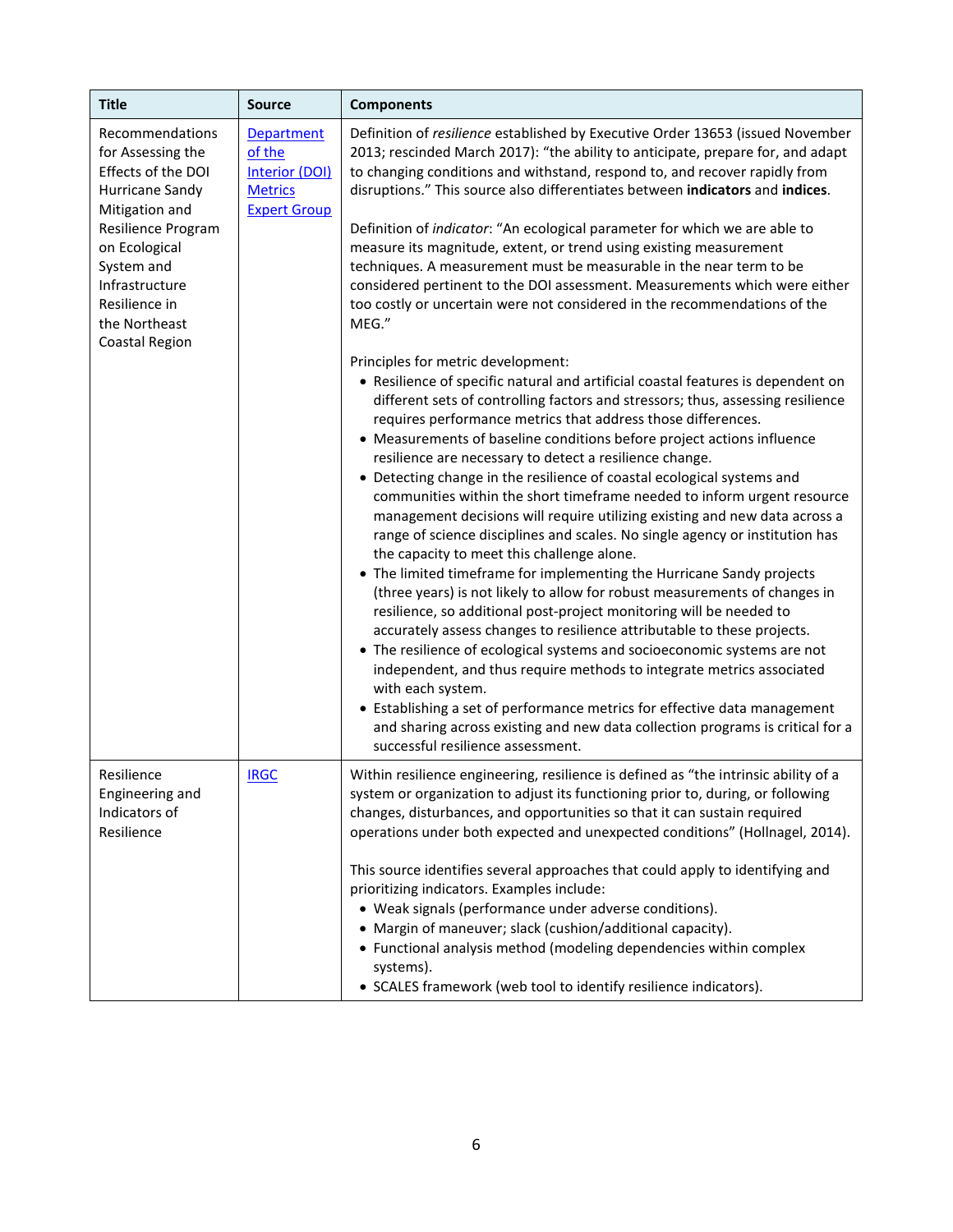| <b>Title</b>                       | <b>Source</b> | <b>Components</b>                                                                                                                                                                                                                                                                                                                                                           |
|------------------------------------|---------------|-----------------------------------------------------------------------------------------------------------------------------------------------------------------------------------------------------------------------------------------------------------------------------------------------------------------------------------------------------------------------------|
| Report on the<br>Environment (ROE) | <b>EPA</b>    | Definition of <i>indicator</i> : "An ROE indicator is a numerical value derived from<br>actual measurements of a driver, stressor, state or ambient condition,<br>exposure, or human health or ecological condition over a specified geographic<br>domain, whose trends over time represent or draw attention to underlying<br>trends in the condition of the environment." |
|                                    |               | The ROE excludes administrative indicators such as permits issued, regulations<br>promulgated, and enforcement actions undertaken.                                                                                                                                                                                                                                          |
|                                    |               | Indicator criteria:                                                                                                                                                                                                                                                                                                                                                         |
|                                    |               | • The indicator is useful. It answers (or makes an important contribution to<br>answering) a question in the ROE.                                                                                                                                                                                                                                                           |
|                                    |               | • The indicator is objective. It is developed and presented in an accurate,<br>clear, complete, and unbiased manner.                                                                                                                                                                                                                                                        |
|                                    |               | • The indicator is transparent and reproducible. The specific data used and<br>the specific assumptions, analytical methods, and statistical procedures<br>employed are clearly stated.                                                                                                                                                                                     |
|                                    |               | • The underlying data are characterized by sound collection methodologies,<br>data management systems to protect their integrity, and quality assurance<br>procedures.                                                                                                                                                                                                      |
|                                    |               | • Data are available to describe changes or trends, and the latest available<br>data are timely.                                                                                                                                                                                                                                                                            |
|                                    |               | • The data are comparable across time and space and representative of the<br>target population. Trends depicted in this indicator accurately represent<br>the underlying trends in the target population.                                                                                                                                                                   |

## *Discussion*

### *Relevant Examples*

Some of the examples in Table 3 are more relevant to this project than others. We consider four of the projects listed—EPA's climate change indicators, EPA's Mid-Atlantic indicators, the USGCRP National Climate Assessment, and EPA's ROE—to be highly relevant to the Chesapeake climate indicators project in terms of objectives and focus. The DOI Metrics Expert Group has a more restricted focus on resilience, but it still offers some useful definitions and criteria to consider. The other two examples are less relevant because their criteria are designed for topics that are largely outside of our scope: vulnerability assessment (EPA's aquatic indicators) and resilience of engineered systems (IRGC). Thus, the remainder of this discussion will focus on the four highly relevant examples plus the DOI source.

### *Commonalities*

The relevant examples in Table 3 have many criteria in common. We could either adopt one of these sets of criteria almost verbatim for the Chesapeake or we could create a hybrid from multiple sources; in either case, we would find ourselves in strong alignment with much of what these previous projects have established. The commonalities fall into four broad bins:

• **Utility.** Not surprisingly, many indicator projects have explicitly emphasized that data must be *useful* in terms of relevant topics, spatial and temporal coverage and resolution, and an understandable presentation. For temporal coverage, this means having multiple years of data, starting with a baseline if possible. Utility depends on the intended users and uses of the information. Thus, an important first step in establishing criteria for Chesapeake climate indicators will be to agree upon the purpose and target audience for these indicators. See "Target Audiences" below for current thinking.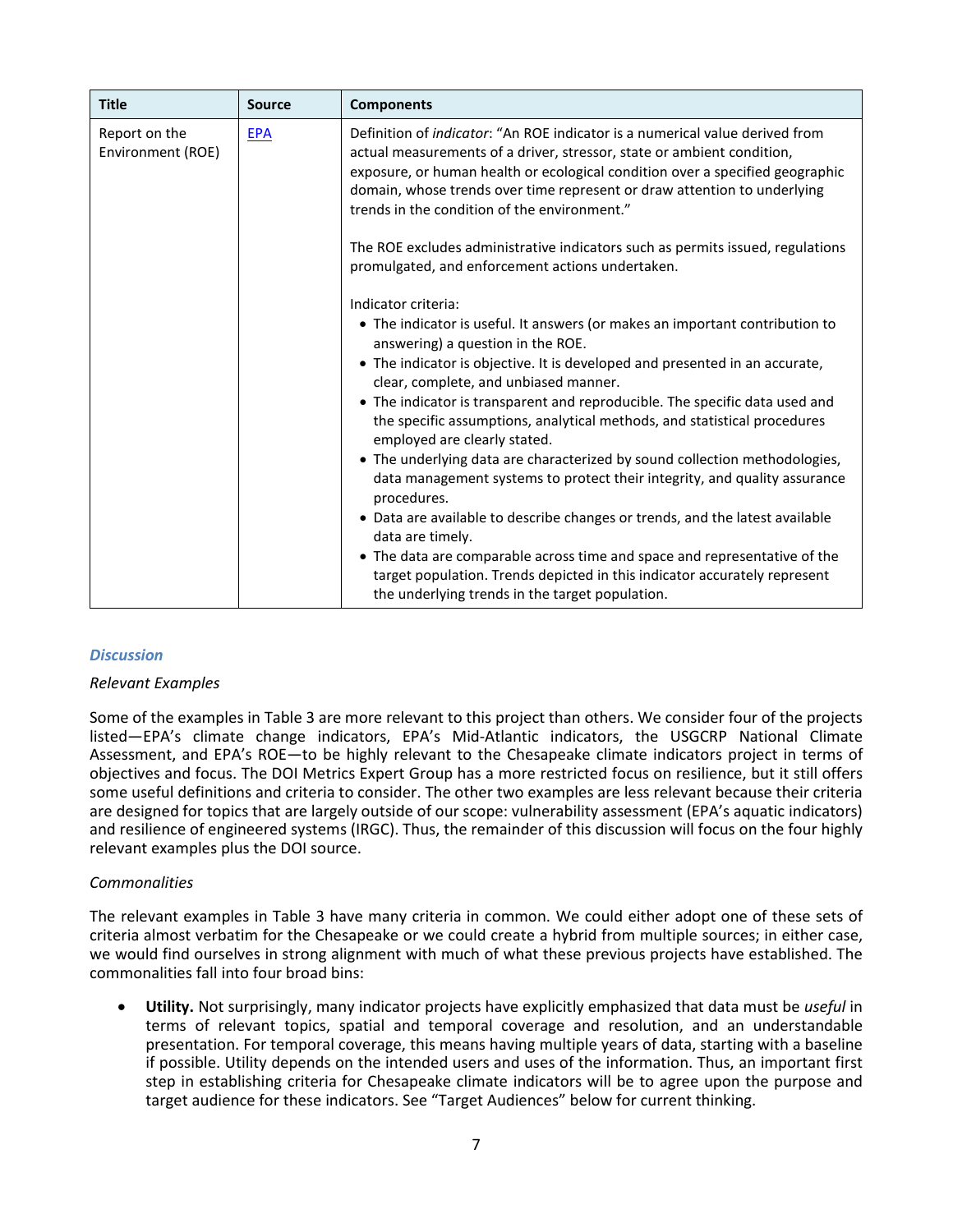- **Quality.** Data quality is another recurring concern. Most of the projects described above have expressed a need for credible data, characterized by consistent methods, high precision and accuracy, low uncertainty, and trust in the underlying science. Some indicator compilations, such as EPA's climate change indicators, explicitly require peer review to provide a stamp of quality.
- **Integrity.** Several of the projects described in Table 3 emphasize a need for traceable sources and thorough documentation that will allow each analysis to be reproduced independently if needed. The USGCRP guidance even goes so far as to prioritize data from sources that are publicly available and protected from tampering. These criteria might feel defensive, but they are arguably crucial when creating official government products on a topic as politically charged as climate change.
- **Feasibility.** Some of the criteria in Table 3 explicitly state that indicators must be feasible to develop. To make the investment worthwhile, indicators should also use data that will continue to be collected, which will allow the indicators to be updated in the future. We can often gauge the likelihood of future data collection based on data collection program documentation, the extent to which the data are mission-critical (for example, NOAA is unlikely to discontinue tide gauge monitoring, which has critical applications for commerce and safety), technical feasibility (for example, if data are collected by a satellite with many years of useful life remaining, or a successor in the works), and our understanding of funding sources.

Nearly all of these requirements are relevant to the Chesapeake climate change indicators project. Each of the examples has some specific concepts and wording that we find valuable, so we propose to create a hybrid set of criteria that takes the best ideas from every source, augmented with specific requirements that reflect the unique topical and geographic scope of this project. The new criteria can also be more specific about what constitutes peer-review validation, which is one of ERG's "lessons learned" from working on EPA's climate change indicators and ROE.

## *Target Audience(s)*

The ideal criteria will depend on the target audience and the intended purpose of the indicators. Based on our initial discussions with CBP and our understanding of CBP's indicator efforts, we should consider a few distinct groups of users/uses for this project:

- The primary audience consists of technical users. As discussed in the Statement of Work, this project aims to develop indicators that can be used to "track and analyze trends, impacts, and progress towards advancing 'climate resiliency.'" We anticipate that scientists and policy analysts will use these indicators to support program evaluation and decision-making. This includes CBP staff and goal teams who can use climate-related indicators to inform management decisions under the Chesapeake Bay Agreement. For example, monitoring data can help to support adaptive management. Requirements for data quality, integrity, and length of record will be particularly important for these users.
- A secondary audience is the public or, more specifically, people who consume data from Chesapeake Bay websites and report cards, including educators and students. Some indicator data may be shared with these users. These users generally have at least a basic interest in the topic, but they do not necessarily have much scientific training. Extensive empirical evidence shows that they will be more receptive to information that is easy to understand—i.e., information that can be communicated through engaging graphics, clear terminology, familiar units (e.g., English units rather than metric), and no unnecessary and intimidating jargon. Requirements for understandability and relevance will be particularly important for these users.

## *Absolute Requirements or Desired Characteristics?*

In establishing criteria for the Chesapeake indicators, it will be useful to differentiate between "must-have" and "nice-to-have" criteria. The examples reveal some must-haves: for instance, EPA's climate change indicators and ROE explicitly require indicators to be based on actual observations, not modeling or statistical inference. Some projects also require peer-reviewed sources. In a screening process, such criteria can be applied in a binary fashion to rule in or rule out a candidate indicator. Conversely, some other criteria express desired characteristics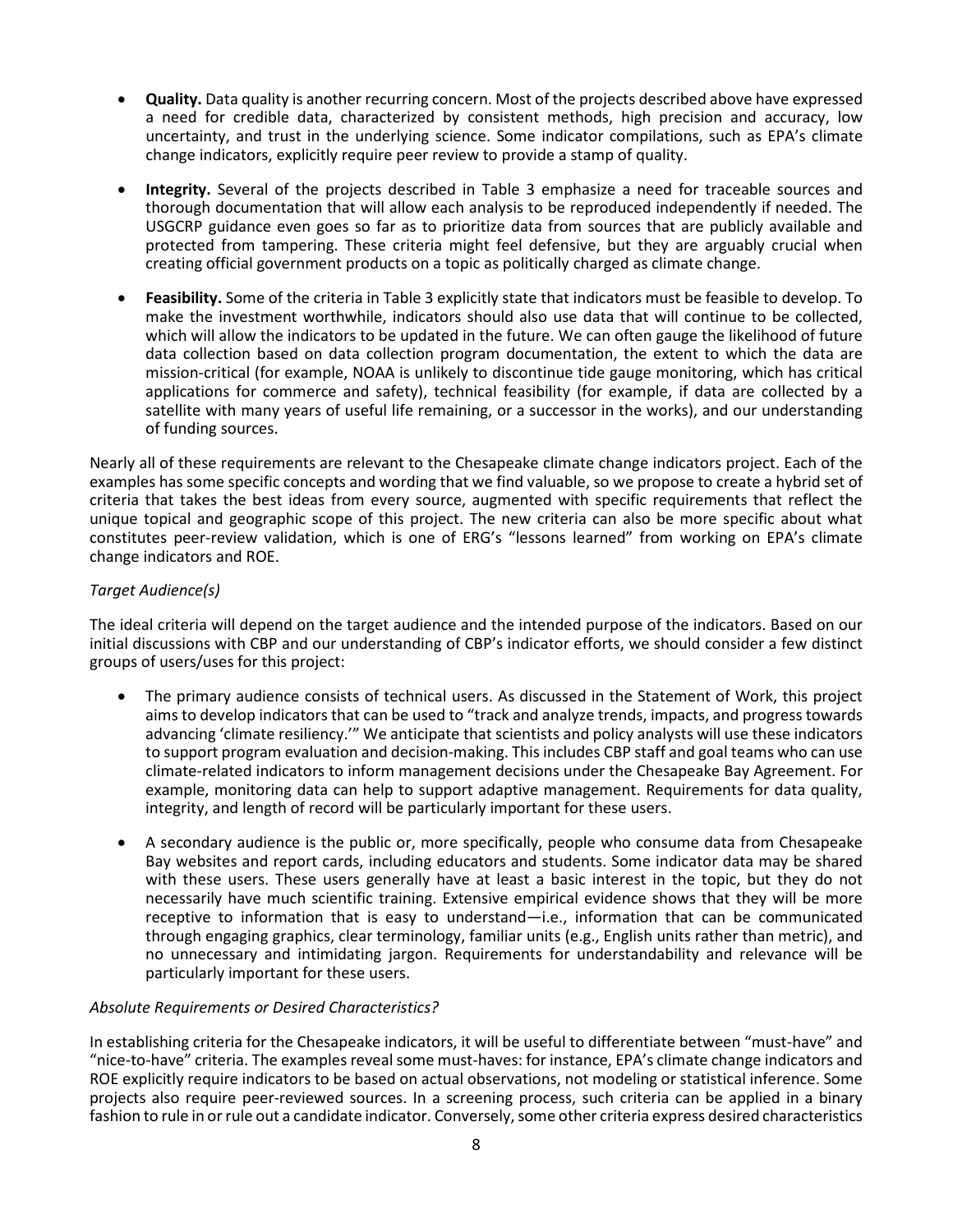that can be graded on a scale. In a screening process, indicators can be prioritized for development after being scored on several such criteria—for example, an aggregated set of high/medium/low scores. We likely would not establish a hard rule that says an indicator must have at least 10 years of data, for instance, and we might prefer a source with 30 years of data over a source with only nine. Yet it is possible that the nine-year data set is more useful and more reliable than the longer-term option.

## *Categorical Exclusions*

EPA's ROE presents some "driver" indicators ("D" in DPSIR) such as population and energy use. These drivers influence greenhouse gas emissions, which drive climate change. They can also lead to compounding stressors for example, development pressures that accentuate the risks that climate change poses to ecosystems. However, it is probably not necessary to include driver or pressure indicators in this focused effort for the Chesapeake Bay. We can start with "state" indicators, which in this case will constitute physical climate conditions. We can refer readers to other sources for information about greenhouse gas emissions and the drivers behind them.

At the other end of the DPSIR spectrum, EPA's ROE explicitly excludes "administrative" indicators that track human actions, and EPA's climate change indicators implicitly have the same exclusion. An indicator such as "number of species listed as 'Endangered'" would not be allowed, as it reflects administrative (and often political) decisions rather than purely the physical condition of the environment. In terms of the DPSIR framework, this exclusion eliminates many possible "response" indicators. In contrast, the organizational framework for this Chesapeake project requires us to consider outputs or societal responses. Thus, we propose to allow administrative indicators where they add value. We will still seek indicators that are closer to physical measurements—for example, *acres or miles* of shoreline protected would be preferable to simply counting the *number* of shoreline protection projects—but we recognize that in some cases, a count is the best option available.

## *Reliance on Actual Measurements*

Some indicator compilations allow future projections to be considered as indicators, but the ones that are most similar to this project, such as EPA's climate change indicators, do not. They require observed data in an effort to preserve the "purity" of the indicators, minimize uncertainty, and guard against public suspicion of modeling (whether it is warranted or not). We suggest holding Chesapeake climate change indicators to the same standard.

Modeling can also be used to interpolate or extrapolate within an observed data set. We suggest that the Chesapeake project prioritize measured data, but allow certain types of modeled observations where necessary to fill gaps and where supported by the peer-reviewed literature. This might mean interpolating between measurement stations to produce a gridded map, for example. Yet we would not feel comfortable extrapolating to locations outside the study area, and we would not feel comfortable with temporal interpolation (filling in missing years of data) or extrapolation (extending the time series forward or backward in time beyond the period when measurements were collected).

## *Definitions*

A few of the examples in Table 3 provide definitions, including a definition of "indicator" that enumerates some of the must-have criteria. The indicator definition for EPA's ROE is closest to what we are looking for, and we suggest using it for this project with some minor adaptations, such as allowing administrative indicators. We also suggest defining "resilience" using the DOI definition, which is the closest we have to an official U.S. government definition of this term in a climate change context.

## **Draft Recommendations**

Based on the results and discussion above, ERG recommends the following approach: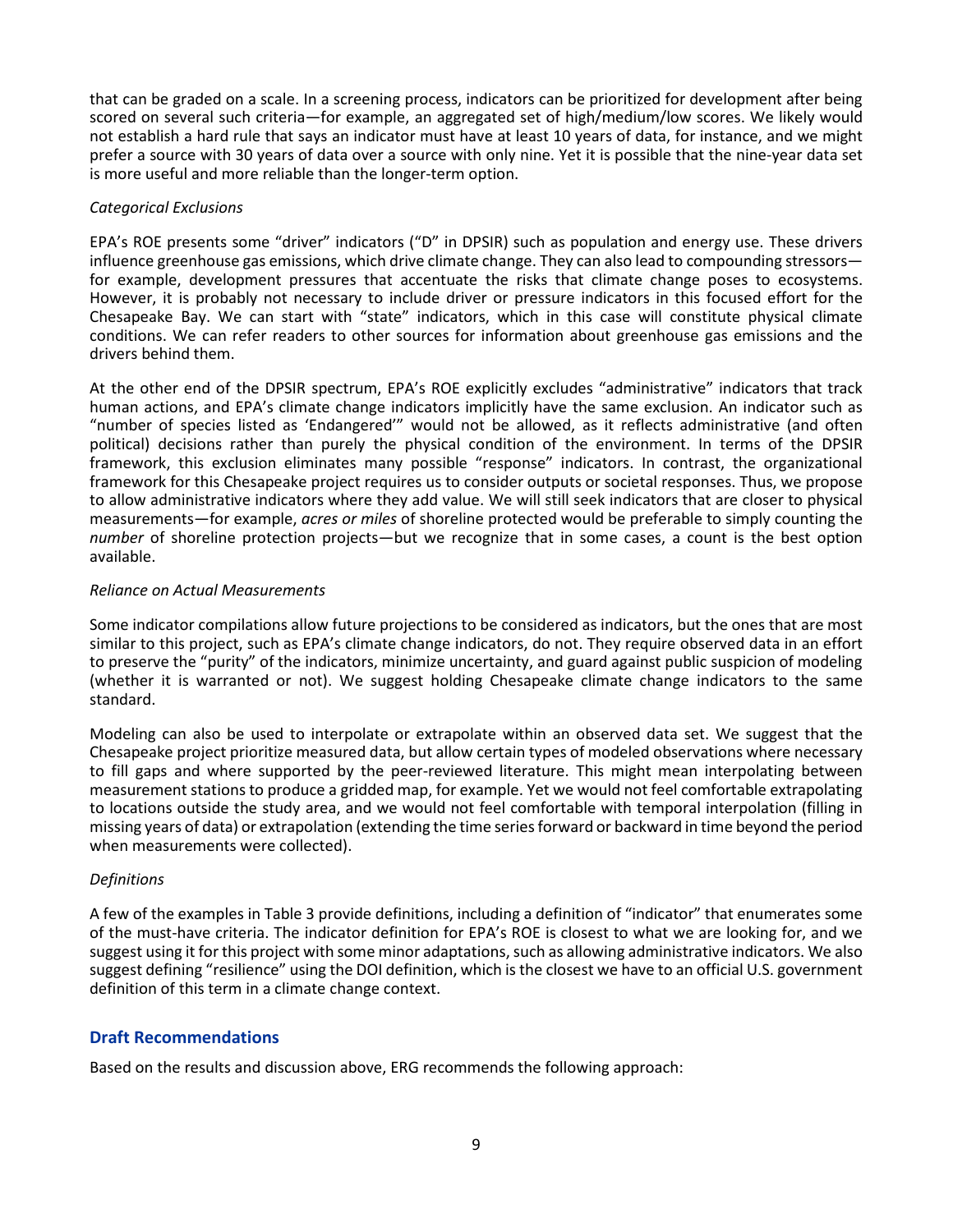- The indicator development process will follow CBP's procedural framework for "Creating and Maintaining a [New Indicator.](http://www.chesapeakebay.net/channel_files/24867/approved_cbp_indicators_framework_and_management_process_november_2015.pdf)" ERG's work plan provides more detail about the specific tasks we will perform to feed into this process.
- We will categorize indicators according to the three bins laid out in the Statement of Work: physical climate trends, ecological and societal response (i.e., impacts), and programmatic progress toward resilience. CBP has indicated a preference for this approach. If needed, indicators can be sorted into different bins in the future.
- In the prioritization process, we will seek a balance of indicators across all three bins. Input from CBP staff and workgroups can help us achieve this balance.
- We will establish definitions and criteria to prioritize the development of indicators that will be useful and relevant to the primary audience of technical users, which includes scientists and policy analysts involved in management and oversight. Where possible, we will also look favorably upon indicators that will work well for the wider secondary audience: members of the public who may see these data included in future Chesapeake Bay report cards and web products.
- We will use some of the criteria in a binary manner to screen candidate indicators in or out. We will use other criteria to score candidate indicators along a spectrum, and we will aggregate these scores to help prioritize indicators for development.
- We will use the following definitions for this project:
	- 1. An *indicator* is a numerical value derived from actual measurements of a state or ambient condition, ecological or societal response, or programmatic action, whose trends over time represent or draw attention to underlying trends in the condition of the environment or measure progress towards a desirable state or condition. This project focuses on indicators of climate change and progress toward climate resiliency in the Chesapeake Bay watershed.
	- 2. Indicators of *physical climate trends* are based on measurements of physical or chemical attributes of the environment, such as temperature, precipitation, extreme weather phenomena, water levels or flows, and salinity or nutrient concentrations.
	- 3. Indicators of *ecological and societal response* are those that measure a) attributes of ecological systems, particularly attributes that may be influenced by physical climate trends, or b) actions that people have taken to respond to physical climate trends. Attributes of ecological systems include their extent and condition, diversity and biological balance, and ecological processes such as nutrient cycling and food/energy flows. Social responses include management actions such as designating land for protection, as well as physical actions such as constructing systems to reduce combined sewer overflows into the Bay.
	- 4. *Resilience* is the ability to anticipate, prepare for, and adapt to changing conditions and withstand, respond to, and recover rapidly from disruptions. This project focuses on the ability of the Chesapeake Bay watershed, including its living resources, habitats, public infrastructure, and communities, to withstand adverse impacts from changing environmental and climate conditions.
	- 5. Indicators of *programmatic progress toward resilience* are those that quantify resilience or show evidence of learning or adaptation over time.
- Every indicator must meet the following criteria:
	- 1. **Topical relevance:** The indicator provides information about physical climate trends, ecological or societal reponse, or programmatic progress toward resilience. The connection to climate change is documented or can be explained easily.
	- 2. **Spatial coverage:** The indicator provides information that is specific to the Chesapeake Bay, the Chesapeake Bay watershed, or geographic sub-units within the watershed.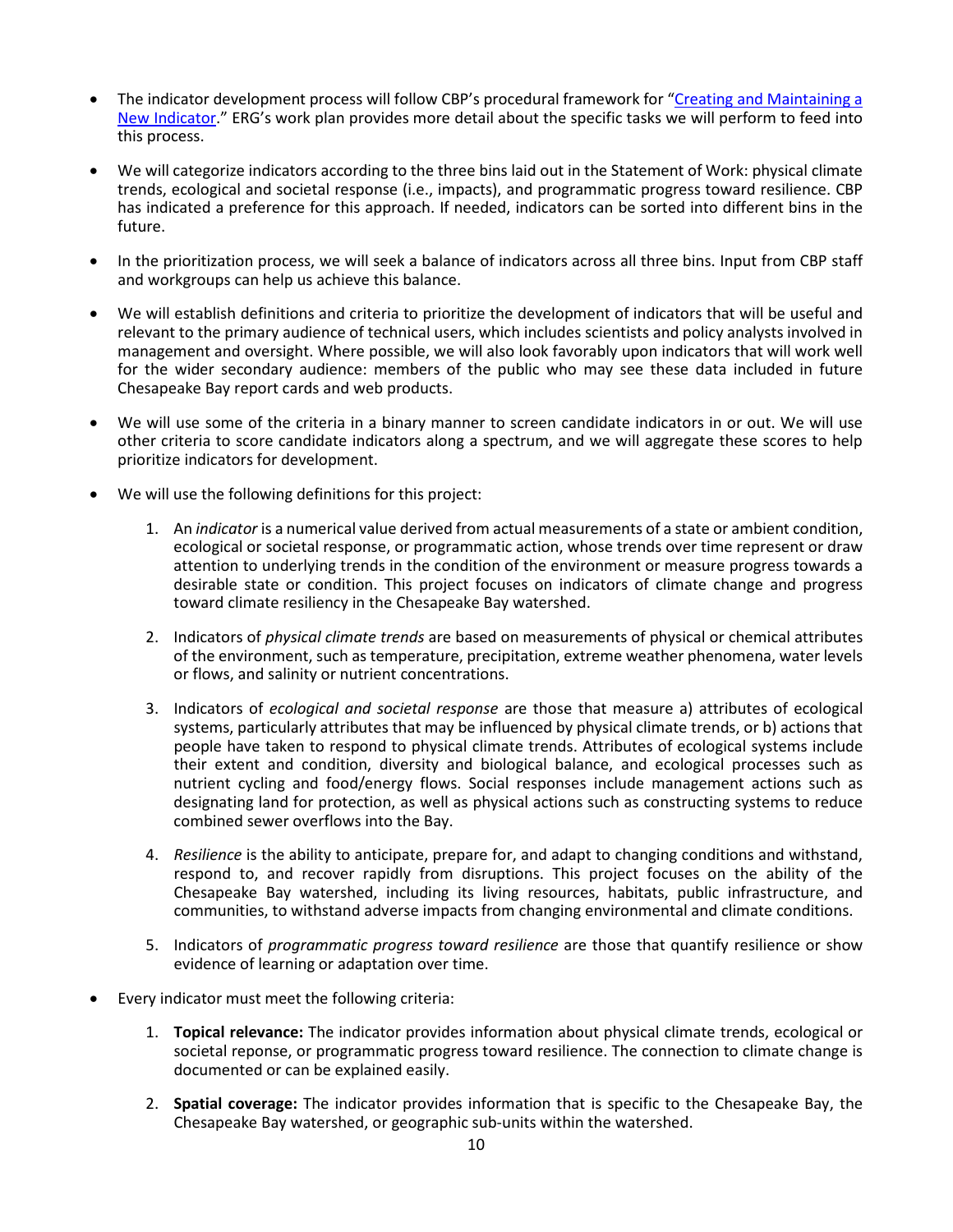- 3. **Temporal coverage:** Multiple years of data are available to describe changes or trends, and the latest available data are timely.
- 4. **Actual observations:** The indicator is based on observed data. Modeling and statistical inference (if any) is limited to spatial interpolation between data points, such as the process used to generate a gridded map.
- 5. **Credible methods:** The indicator is based on sound data collection and analytical methods that reflect the state of the science.
- 6. **Data quality and integrity:** The data provider uses quality assurance procedures to ensure data quality and management systems to protect the integrity of the data.
- 7. **Objectivity:** The indicator is developed and presented in a clear, complete, and unbiased manner that accurately represents the underlying trends in physical conditions.
- 8. **Uncertainty:** Sources of uncertainty are known and understood.
- 9. **Transparency and reproducibility:** The specific data used and the specific assumptions, analytical methods, and statistical procedures employed are clearly stated. Documentation is sufficient to allow the indicator to be reproduced independently.
- 10. **Feasibility:** The indicator is feasible to construct, and a program is in place to continue to collect data, thereby allowing the indicator to be updated in the future.
- Certain indicators must meet the following criterion:
	- 1. **Peer-review validation:** If an indicator is based on physical measurements of environmental conditions, it must use data from a peer-reviewed publication, a program that uses peer-reviewed methods to collect and analyze data, and/or a program whose data have been used and validated in peer-reviewed publications. This criterion will likely apply to all indicators in the *physical climate trends* bin and certain indicators in the other two bins (for example, a measure of benthic community condition). For indicators that are not based on physical measurements, peer review is ideal but not required.
- Every indicator will ideally meet the following additional criteria, which can be used to prioritize indicators for development:
	- 1. **Relationship to other indicators:** The ideal indicator will complement other indicators rather than duplicating them. It fills a vital role in the organizational framework. Where possible, an ideal indicator will have established causal relationships with other indicators, which can be evaluated.
	- 2. **Spatial coverage:** The ideal indicator will use data collected throughout the Bay and its major tributaries or throughout the watershed, as opposed to indicators that are only measured at a few locations.
	- 3. **Spatial resolution:** The ideal indicator will provide at least a total or an average for the Bay, the watershed, or the individual states that are part of the watershed. Where possible, the ideal indicator will support local-scale analysis by providing data that are downscaled further—for example, data for individual sampling sites, sub-watersheds (e.g., HUC-12), NOAA climate divisions (up to 10 per state), or a gridded map.
	- 4. **Temporal coverage:** The ideal indicator will have many years of data available. The best indicators will have at least 30 years of data, which is a common threshold for climatological analysis. The ideal indicator will also have a defined baseline, particularly if it is used to assess progress toward resilience.